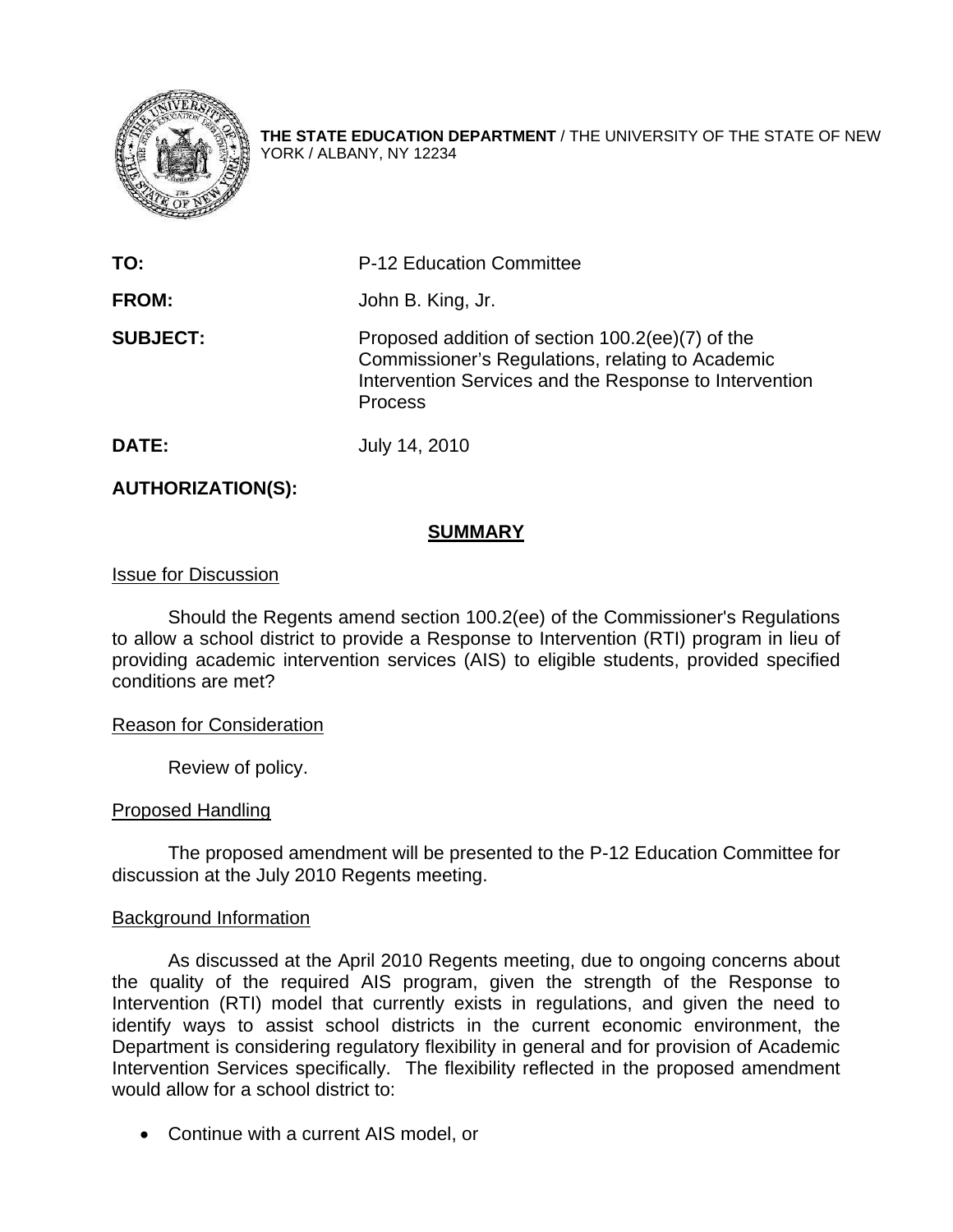- Move to or expand on an RTI model, or
- Use a blended approach of AIS and RTI (ex: RTI in lower grades, AIS in upper grades).

 A Notice of Proposed Rule Making will be published in the State Register on August 4, 2010. Supporting materials are available from the Secretary to the Board of Regents.

## Timetable for Implementation

 It is anticipated that the proposed amendment will be presented for adoption at the October 2010 Regents meeting, with an effective date of November 10, 2010.